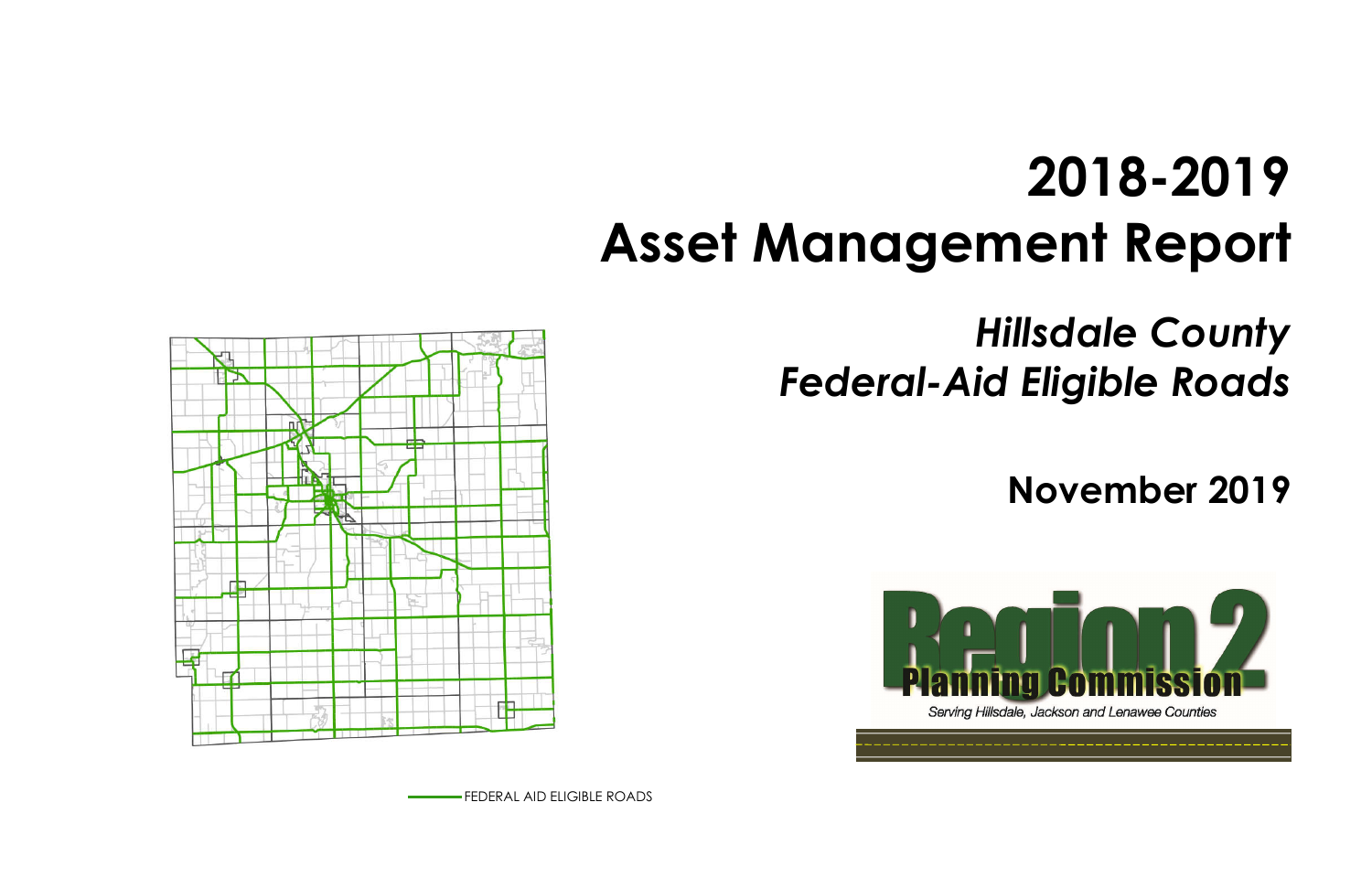## **2018-2019Asset Management Report For Hillsdale County Federal-Aid Eligible Roads**

### **November 2019**

The Asset Management Program for Federal-Aid Eligible Roads in the Region 2 Area (Hillsdale, Jackson, and Lenawee Counties) is administered by the Region 2 Planning Commission (R2PC) and funded by the Michigan Department of Transportation (MDOT). The 2018-2019 Jackson County Asset Management Report was prepared by the R2PC.

The Asset Management Program is led by the statewide Transportation Asset Management Council, an eleven-member body consisting of representatives from the Michigan Municipal League, Michigan Township Association, Michigan Transportation Planners Association, Michigan Association of Regions, Michigan Association of Counties, the County Road Association of Michigan, and MDOT. The mission of the Transportation Asset Management Council is:

> *"Advise the State Transportation Commission on a statewide asset management strategy and the necessary procedures and analytical tools to implement such a strategy on Michigan's highway system in a cost-effective, efficient manner".*

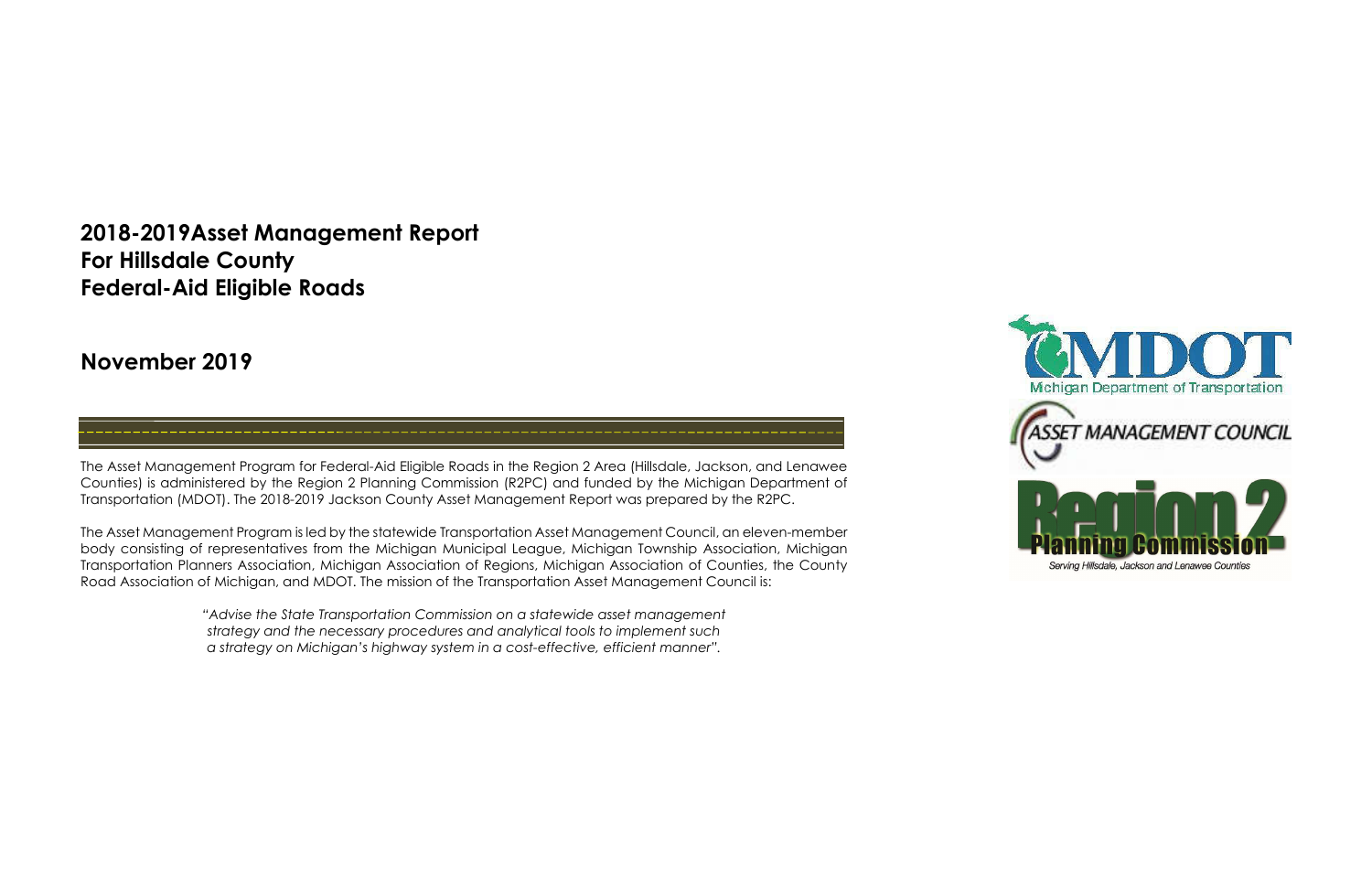PASER (Pavement Surface Evaluation and Rating) ratings were gathered during the 2019 reporting period for 208 miles of eastern Hillsdale County roads. About 215 miles of roads were rated in the western half of the County in 2018.

The surveys reveal that of the **federal-aid roads**:

- 14% are in very good or excellent condition.
- **24%** are in fair or good condition.

**62%** are in poor or very poor condition or have failed.

The federal-aid road network is divided into five different types:

L.

- **State trunkline (highways)**  comprise 27% of the federalaid road network. **22%** are in very good or excellent condition. **54%** are in fair or good condition. **23%** of state highways are in poor or very poor condition or have failed.
- **County primary roads** comprise 66% of the federalaid road network. **10%** of primary roads are in very good or excellent condition. **13%** of primary roads are in fair or good condition. **77%** of primary roads are in poor or very poor condition.

are in very good or excellent condition. **16%** are in fair or good condition. **77%** are in

- **Local county roads** did not comprise any of the ratings for the 2018-2019 collection years.
- **Major streets** in cities and villages comprise 7% of the federal-aid road network. **19%** poor or very poor condition or have failed.
- **Minor streets** in cities and villages comprised less than 1% of the ratings for the 2018- 2019 collection years. **49%** are in very good or excellent condition. **51%** are in poor or very poor condition or have failed.

### **Hillsdale County Ratings History**

Table 3 provides the PASER ratings for the federal-aid road network from 2010 through the 2018-2019 rating cycle for Hillsdale County:

#### Table 2 **2018-2019 Hillsdale County PASER Ratings**

| <b>PASER</b>   | 2018           |              | 2019         |              | 2018-2019    |              |  |
|----------------|----------------|--------------|--------------|--------------|--------------|--------------|--|
| Rating         | <b>Miles</b>   | <b>Miles</b> | <b>Miles</b> | <b>Ratio</b> | <b>Miles</b> | <b>Ratio</b> |  |
| 10             | $\overline{0}$ | 0%           | 0.1          | 0%           | 0.1          | $0\%$        |  |
| 9              | 23.2           | 11%          | 9.0          | 4%           | 32.2         | 8%           |  |
| 8              | 23             | 11%          | 3.4          | 2%           | 26.4         | 6%           |  |
| 7              | 10.4           | 5%           | 18.8         | 9%           | 29.2         | 7%           |  |
| 6              | 32.4           | 15%          | 5.3          | 3%           | 37.7         | 9%           |  |
| 5              | 8.6            | 4%           | 25.8         | 12%          | 34.4         | 8%           |  |
| $\overline{4}$ | 10.8           | 5%           | 76.2         | 37%          | 87.0         | 21%          |  |
| 3              | 86.7           | 40%          | 49.3         | 24%          | 136.0        | 32%          |  |
| $\overline{2}$ | 19.7           | 9%           | 19.8         | 10%          | 39.5         | 9%           |  |
| $\overline{1}$ | $\overline{0}$ | 0%           | 0.0          | 0%           | 0.0          | 0%           |  |
| Total*         | 214.8          | 100%         | 207.61       | 100%         | 422.4        | 100%         |  |

### **Hillsdale County**

| 2018 Asset Management Team                                                                                                         | <b>2019 Asset Management Team</b>                                                                                                   |  |  |  |
|------------------------------------------------------------------------------------------------------------------------------------|-------------------------------------------------------------------------------------------------------------------------------------|--|--|--|
| $\approx$ Laurent Fournier, MDOT University Reg.<br>$\epsilon$ Heather Boyd, Hillsdale CRC<br>$\Rightarrow$ Susan Richardson, R2PC | $\Rightarrow$ Daniel Lugauer, MDOT University Reg.<br>$\Rightarrow$ Heather Boyd, Hillsdale CRC<br>$\approx$ Tanya DeOliveira, R2PC |  |  |  |
| Survey Dates: 9/17/18, 9/18/18                                                                                                     | Survey Date: 8/26/19, 9/3/19                                                                                                        |  |  |  |

| Table 3                                          |          |          |             |          |                                                     |           |          |                  |          |  |  |
|--------------------------------------------------|----------|----------|-------------|----------|-----------------------------------------------------|-----------|----------|------------------|----------|--|--|
| <b>History of Hillsdale County PASER Ratings</b> |          |          |             |          |                                                     |           |          |                  |          |  |  |
| <b>PASER</b>                                     | $2010 -$ | $2011 -$ | $2012 -$    | $2013 -$ | $2014 -$                                            | $2015 -$  | $2016 -$ | $2017 - 1$       | $2018 -$ |  |  |
| Rating                                           | 2011     | 2012     | $2013$ 2014 |          | $\begin{array}{c c} \hline \text{2015} \end{array}$ | 2016 2017 |          | 2018             | 2019     |  |  |
| $8 - 10$                                         | 20.0%    | 19.7%    | 19.4%       | 15.4%    | 11.2%                                               | $16.2\%$  |          | $14.5\%$   19.0% | 13.9%    |  |  |
| $5 - 7$                                          | 54.6%    | 52.1%    | 36.5%       | 38.1%    | $32.2\%$                                            | 29.1%     | 29.8%    | 27.0%            | 24.0%    |  |  |
| $1 - 4$                                          | 25.4%    | 28.2%    | 44.1%       | 46.5%    | 56.6%                                               | 54.7%     | 55.7%    | 54.0%            | 62.2%    |  |  |



\*PASER Rating Miles are collected by .000 in Roadsoft. The total miles rated may be slightly off due to rounding.